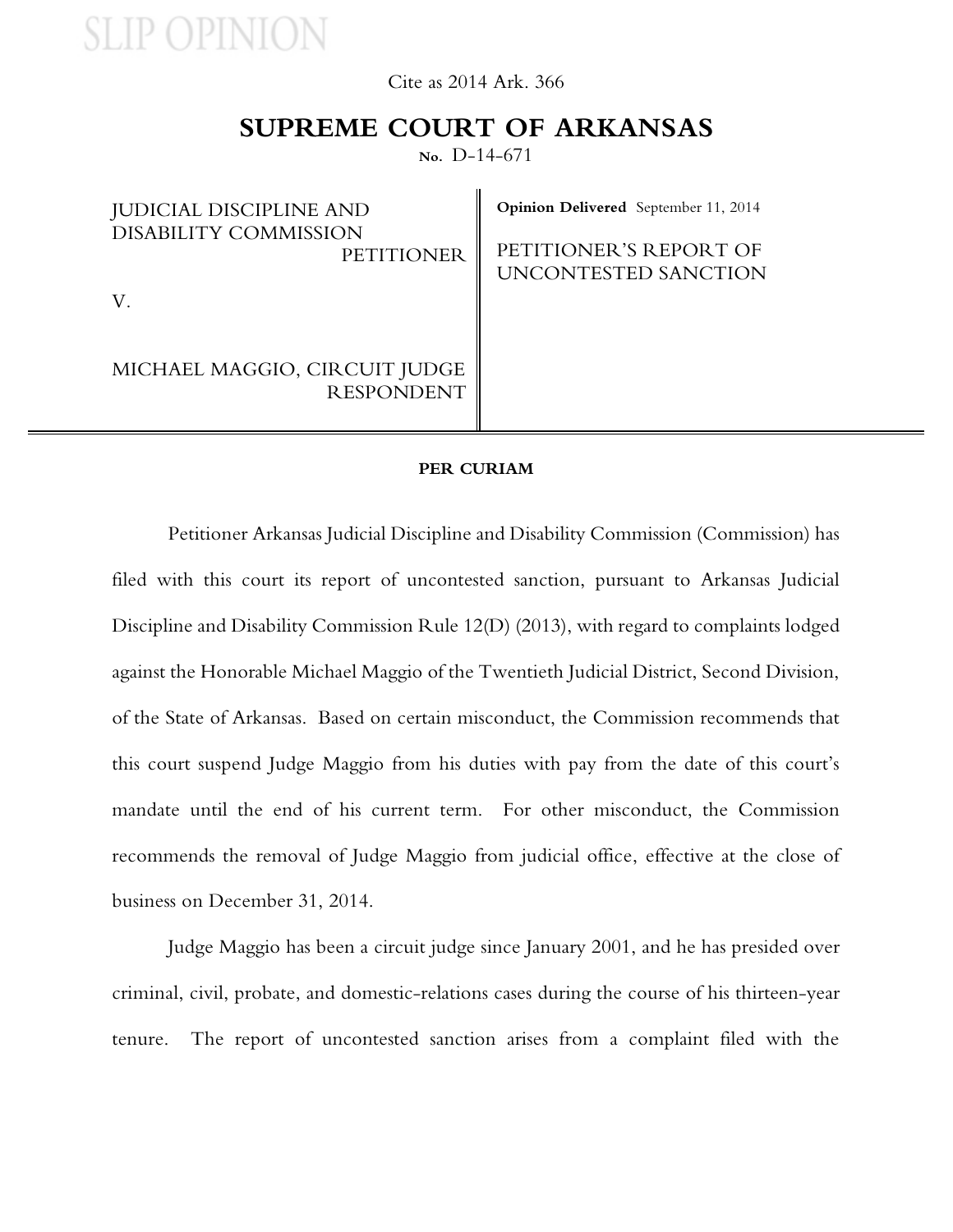# **SLIP OPINION**

### Cite as 2014 Ark. 366

Commission by the executive director, David Sachar, concerning comments made in a public electronic forum called "www.tigerdroppings.com/" by an author using the screen name "geauxjudge." Judge Maggio has admitted that he is the author of these posts. The complaint also concerns the judge's personal involvement in a hot-check case.

These matters were resolved without a formal disciplinary hearing. On advice of counsel, Judge Maggio has agreed that the sanctions of suspension and removal are appropriate for his actions. The investigation panel unanimously approved the disposition, and the regular members of the Commission voted 8–0 to approve the recommendations of suspension and removal.

The issue before us is whether to accept the Commission's proposed findings and recommendations of suspension and removal. Based upon a review of the entire record, this court is to file a written opinion and judgment directing such disciplinary action as it finds just and proper. *See* Ark. Jud. Discipline & Disability Comm'n R. 12(E) (2012). We may accept, reject, or modify in whole or in part, the findings and recommendation of the Commission. *Id*.; *Judicial Discipline & Disability Comm'n v. Simes*, 2009 Ark. 543, 354 S.W.3d 72. This is a matter requiring de novo review, and we will not reverse the Commission's findings unless they are clearly erroneous. *Judicial Discipline & Disability Comm'n v. Proctor*, 2010 Ark. 38, 360 S.W.3d 61.

After a full review of the record, we accept the Commission's findings of fact and the